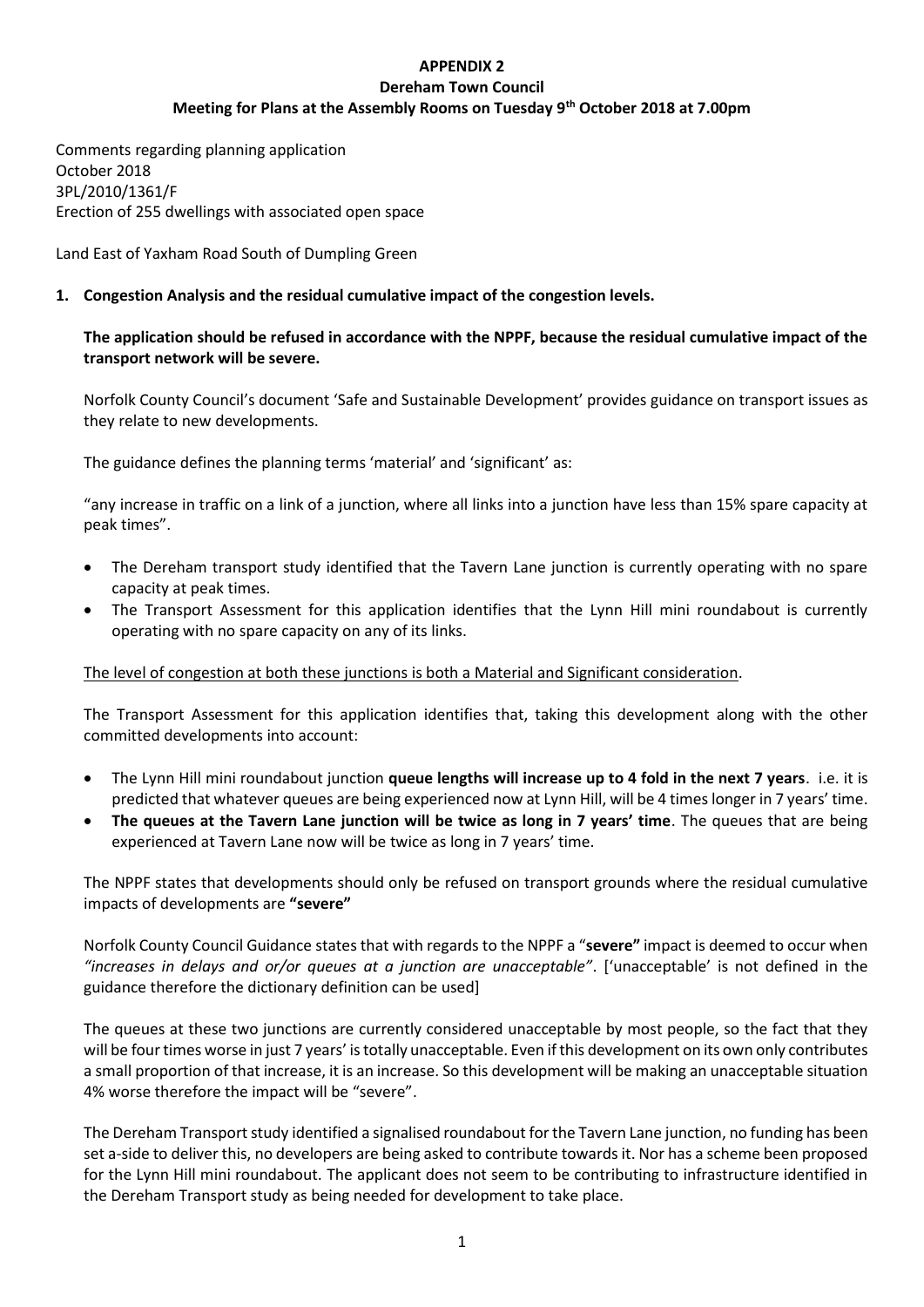### **Sustainability Matters.**

**The proposal should be refused because the proposed development does not adequately provide off-site facilities for cyclists to link with existing provision and local services. Contrary to Development Plan Policies GEN02 and TRO1.**

#### The application should be turned down for the following reasons.

The Breckland Council Transport study carried out by WYG and adopted as evidence for the Local Plan states that 12.4.2 – "if large scale developments were allocated the provision of new or improved bus services and good pedestrian **and cycle links** would ensure that the sites were accessible by non-car modes, **with the result that the pressure on the highway network would be reduced**" [emphasis added].

The WYG transport study has been adopted by Breckland Council and Norfolk County Council and been subject to public inspection by an inspector appointed by the Government.

The recommendations within the WYG study are sound, as the Study has passed the Inspector, WYG's recommendation for improved cycle links to be made should be implemented. If the recommendations in the WYG study are not implemented in full then it brings into question the evidence base for the Local Plan.

The developer is proposing a shared use cycle/pedestrian path on the south side of Yaxham Road. It is believed that the shared footway is already in place and was part of the off-site contribution for the former Cemex site. – however **to make this link meet current standards it would be beneficial and safer to give priority to the shared use facility at side road. Giving cycle lanes priority at side roads is now a standard design feature, and has been implemented throughout Norwich and helps reduce cycle casualties.** 

The Planning Practice Guidance (PPG) on Travel Plans place considerable emphasis on ensuring that sustainable transport choices are a real option for residents. The applicant's Travel Plan Framework (TPF), made reference to the Travel Plan Good Practice guidance 2005. The more recent 2009 guidance identifies the most important element of any TPF is that the physical infrastructure is first put in place to ensure that the environment is conducive for cycling and links can be made to existing cycle routes. **This has not been addressed in the application.**

It is self-evident that soft measures to encouraging cycling as proposed by the applicant in the TPF 8.4 will have absolutely no effect, if the highway connecting the development to likely destinations is unsafe for cyclists.

### **The Application should be refused because the Residential Travel Plan has not demonstrated how residents can effectively cycle to likely services.**

Breckland Emerging Local Plan Policy GEN 2 (which was not contested at inspection therefore carries considerable weight in determining planning applications) states that; the Council will require that " all new developments **will maximise** connectivity within and through a development **and to the surrounding areas**, **including the provision of high quality and safe pedestrian cycle routes**" [emphasis added].

The proposed development gets cyclists safely to the level crossing on Yaxham Road but not beyond. According to standards laid out in Local Transport Note 2/08, the volume of traffic and level of congestion, at this location, means that this area is not suitable for most people to cycle in the highway.

The applicant has shown in the Transport Assessment; a walking isochrone which shows that the town centre and the high schools are outside of a reasonable walking distance of the development, but they have not shown that there is a reasonable cycling route to the high schools and the town centre. Without such an analysis of the cycling routes it is difficult to see if the site is: sustainable in terms of the NPPF, conforms with the Planning Practice Guidance on Travel Plans and meets the requirements of Local Plan Policy GEN 02 and TR01. The Breckland Council's emerging Sustainable Transport Policy TR01 would require an analysis of cycle routes to take place using